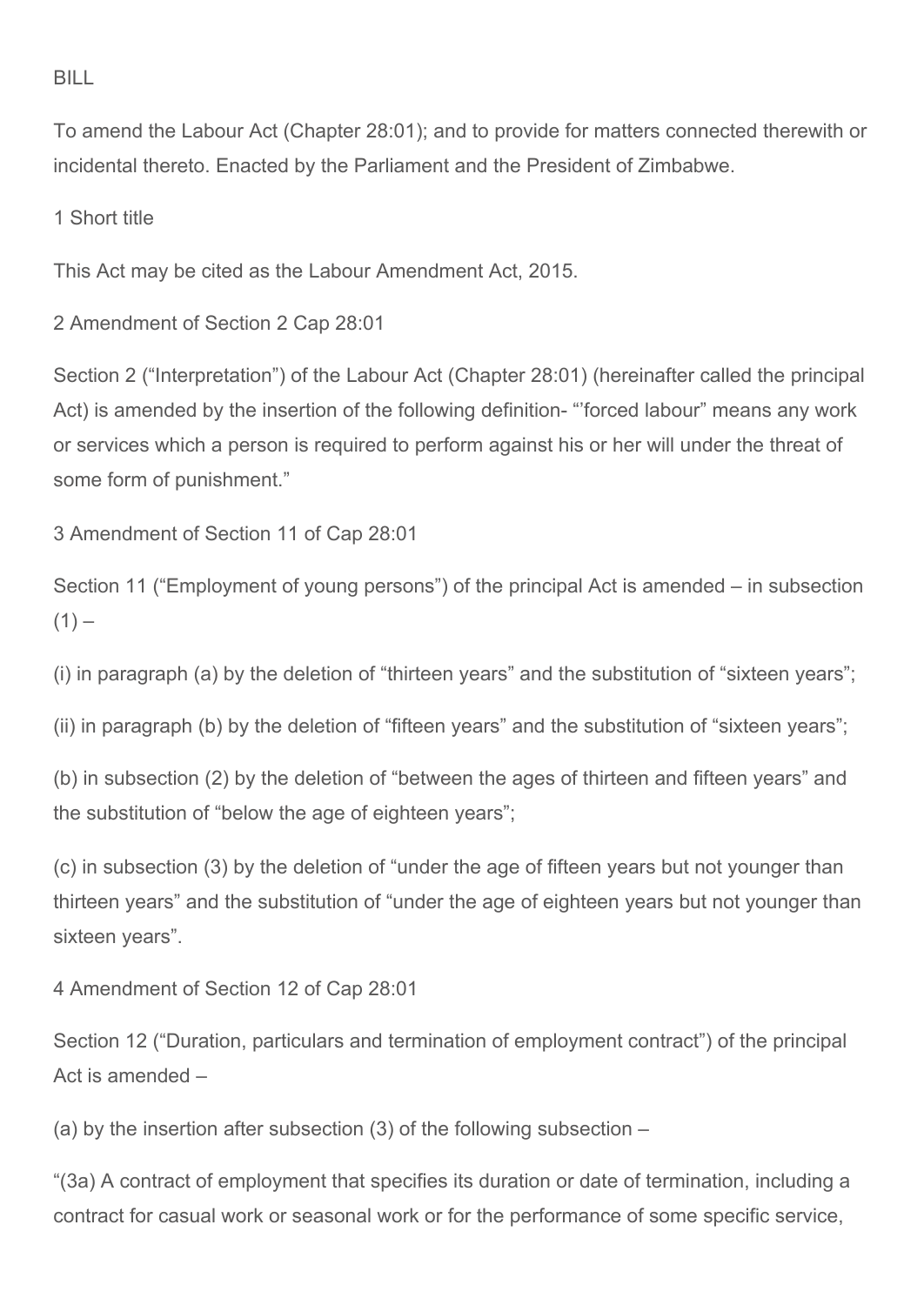shall, despite such specification, be deemed to be a contract of employment without limitation of time upon the expiry of such period of continuous service as is –

(a) fixed by the appropriate employment council; or

(b) prescribed by the Minister, if there is no employment council for the undertaking concerned, or where the employment council fixes no such period; and thereupon the employee concerned shall be afforded the same benefits as are in this Act or any collective bargaining agreement provided for those employees who engaged without limit of time.";

(b) by the insertion after subsection (4) of the following subsections –

"(4a) No employer shall terminate a contract of employment on notice unless –

(a) the termination is in terms of an employment code or, in the absence of an employment code, in terms of the model code made under section 101(9); or

(b) the employer and employee mutually agree in writing to the termination of the contract; or

(c) the employee was engaged for a period of fixed duration or for the performance of some specific service; or

(d) pursuant to retrenchment, in accordance with Section 12C.

(4b) Where an employee is given notice of termination of contract in terms of subsection (4a) and such employee is employed under the terms of a contract without limitation of time, the provisions of Section 12C shall apply with regard to compensation for loss of employment."

5 New section substituted for Section 12C of Cap 28:01

The principal Act is amended by the repeal of Section 12C and the substitution of the following sections –

"12C Retrenchment and compensation for loss of employment on retrenchment or in terms of section 12(4a)

(1) An employer who wishes to retrench anyone or more employees shall –

(a) give written notice of his or her intention –

(i) to the works council established for the undertaking; or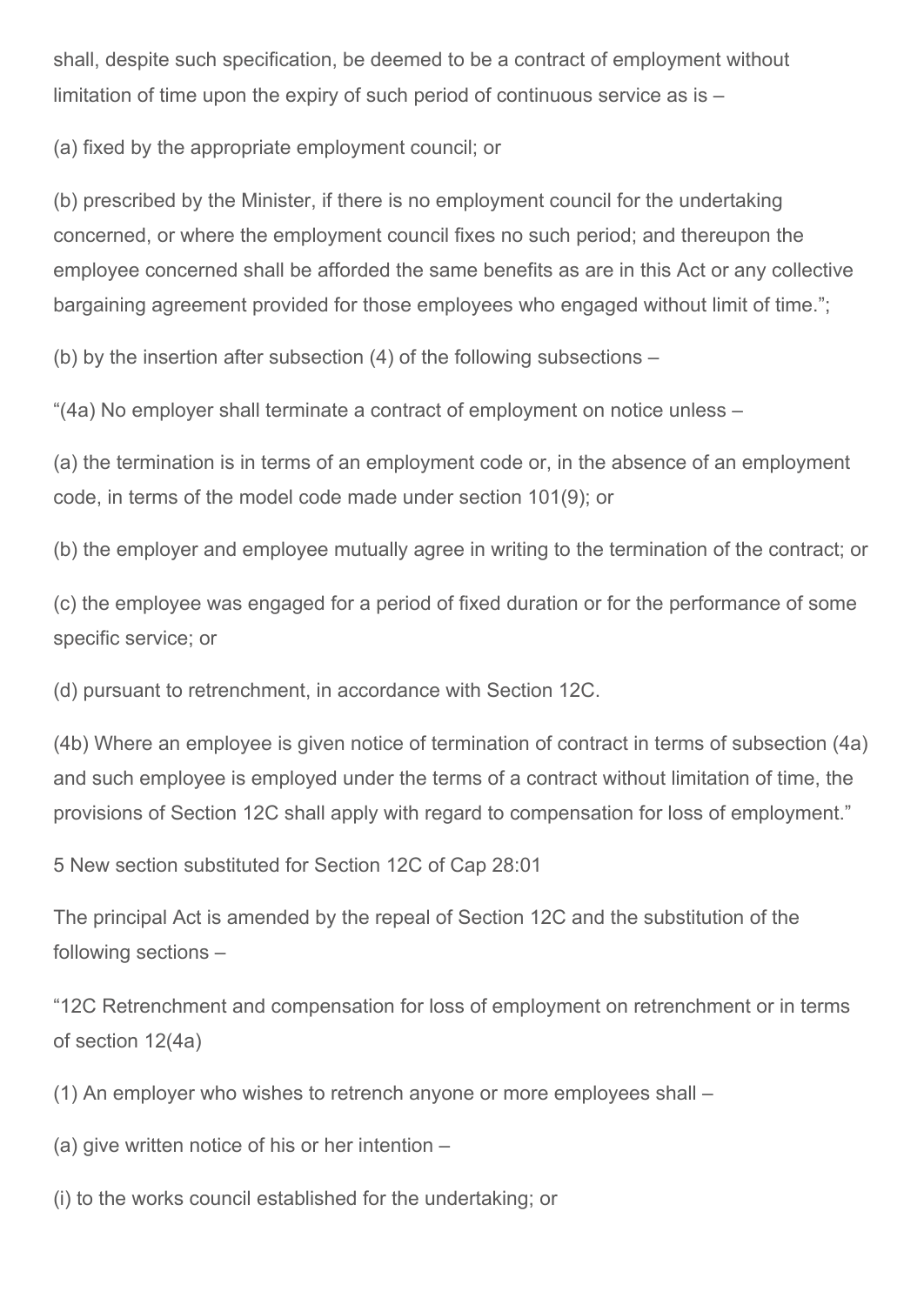(ii) if there is no works council established for the undertaking or if a majority of the employees concerned agree to such a course, to the employment council established for the undertaking or industry; or (iii) if there is no works council or employment council for the undertaking concerned, to the Retrenchment Board, and in such event any reference in this section to the performance of functions by a works council or employment council shall be construed as a reference to the Retrenchment Board or a person appointed by the Board to perform such functions on its behalf; and

(b) provide the works council, employment council or the Retrenchment Board, as the case may be, with details of every employee whom the employer wishes to retrench and of the reasons for the proposed retrenchment; and

(c) send a copy of the notice to the Retrenchment Board.

(2) Unless better terms are agreed between the employer and employees concerned or their representatives, a package (hereinafter called "the minimum retrenchment package") of not less than one month's salary or wages for every two years of service as an employee (or the equivalent lesser proportion of one month's salary or wages for a lesser period of service) shall be paid by the employer as compensation for loss of employment (whether the loss of employment is occasioned by retrenchment or by virtue of termination of employment pursuant to Section 12(4a)(a), (b) or (c), no later than date when the notice of termination of employment takes effect.

(3) Where an employer alleges financial incapacity and consequent inability to pay the minimum retrenchment package timeously or at all, the employer shall apply in writing to be exempted from paying the full minimum retrenchment package or any part of it to –

(a) the employment council established for the undertaking or industry; or

(b) if there is no employment council for the undertaking concerned, to the Retrenchment Board; which shall respond to the request within fourteen days of receiving the notice (failing which response the application is deemed to have been granted).

(4) In considering its response to a request for exemption in terms of subsection (3) the employment council or Retrenchment Board –

(a) shall, where the employer alleges complete inability to pay the minimum retrenchment package, be entitled to demand and receive such proof as it considers requisite to satisfy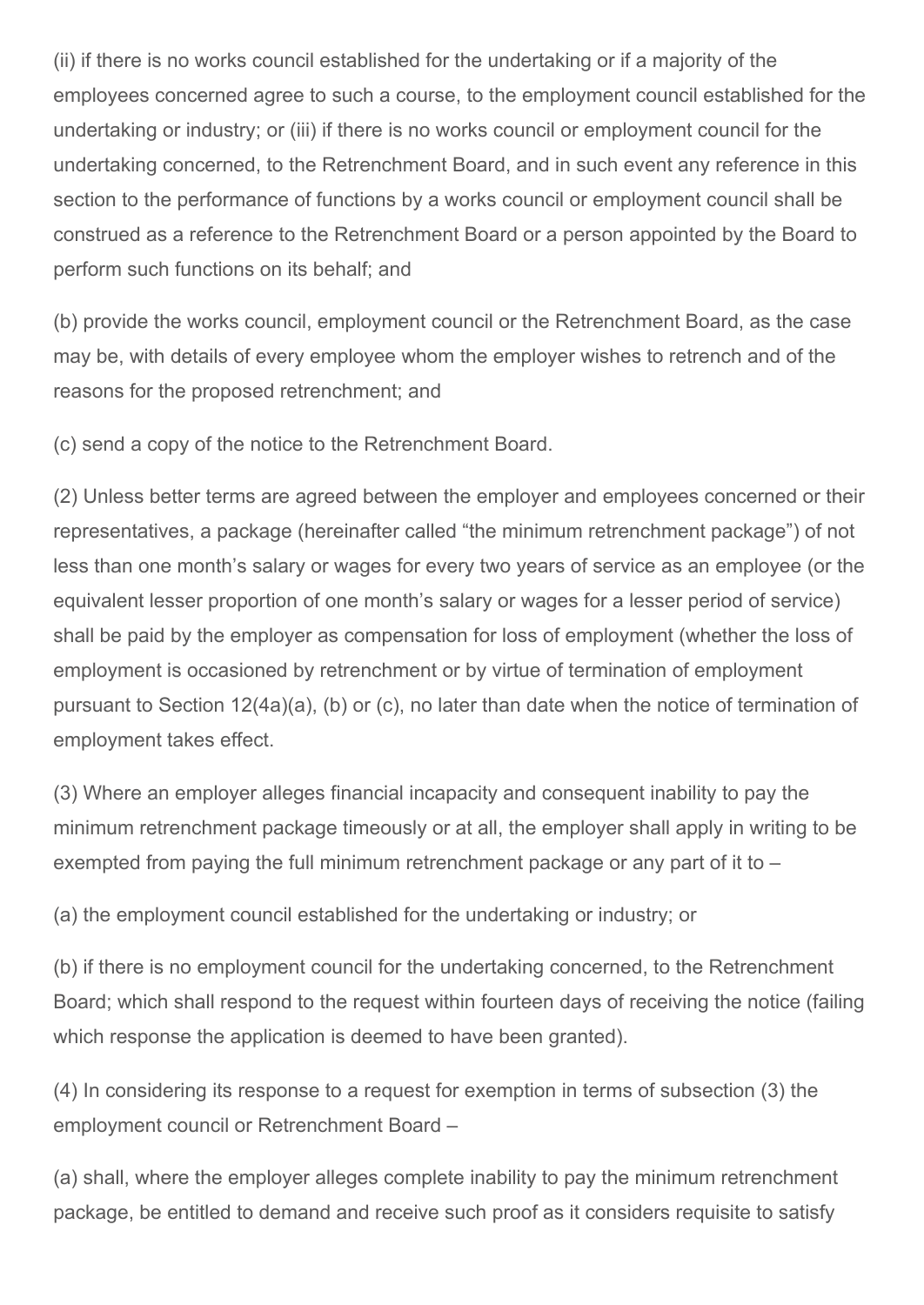itself that the employer is so unable, and if so unable on the date when the notice of termination of employment takes effect, may propose to the employer a scheme to pay the minimum retrenchment package by instalments over a period of time;

(b) shall, where the employer offers to pay the minimum retrenchment package by instalments over a period of time, consider whether the offer is a reasonable one, and may propose an alternative payment schedule;

(c) may inquire from the employer whether he or she has considered, or may wish to consider, specifically or in general, the alternatives to termination of employment provided for in Section 12D.

6 Amendment of Sectlon 12D of Cap 28:01

Section 12D ("Special measures to avoid retrenchment") of the principal Act is amended –

(a) in subsection (1) by the deletion of "of any group of five or more employees in a sixmonth period" and the substitution of "of any employees";

(b) in subsection (2) by the deletion of "or with any workers committee, works council or employment council which represents the employees" and the substitution of "or with any workers committee or works council which represents the employees";

(c) by the insertion after subsection (2) of the following subsections –

"(2a) If no agreement is reached in terms of subsection (2), an employer shall give written notice of his or her proposed measures to avoid retrenchment, and of the opposing proposals, if any, to –

(a) the employment council established for the undertaking or industry; or

(b) the Retrenchment Board, if there is no employment council for the undertaking concerned; whereupon the employment council or the Retrenchment Board, as the case may be, may, no later than thirty days after it has received the employer's notice –

(c) accept or reject the employer's proposed measures to avoid retrenchment; or

(d) refer back the matter to the employer for reconsideration with the employees, workers committee or works council concerned, together with its own suggestions for improving the original proposals or reconciling them with any opposing proposals: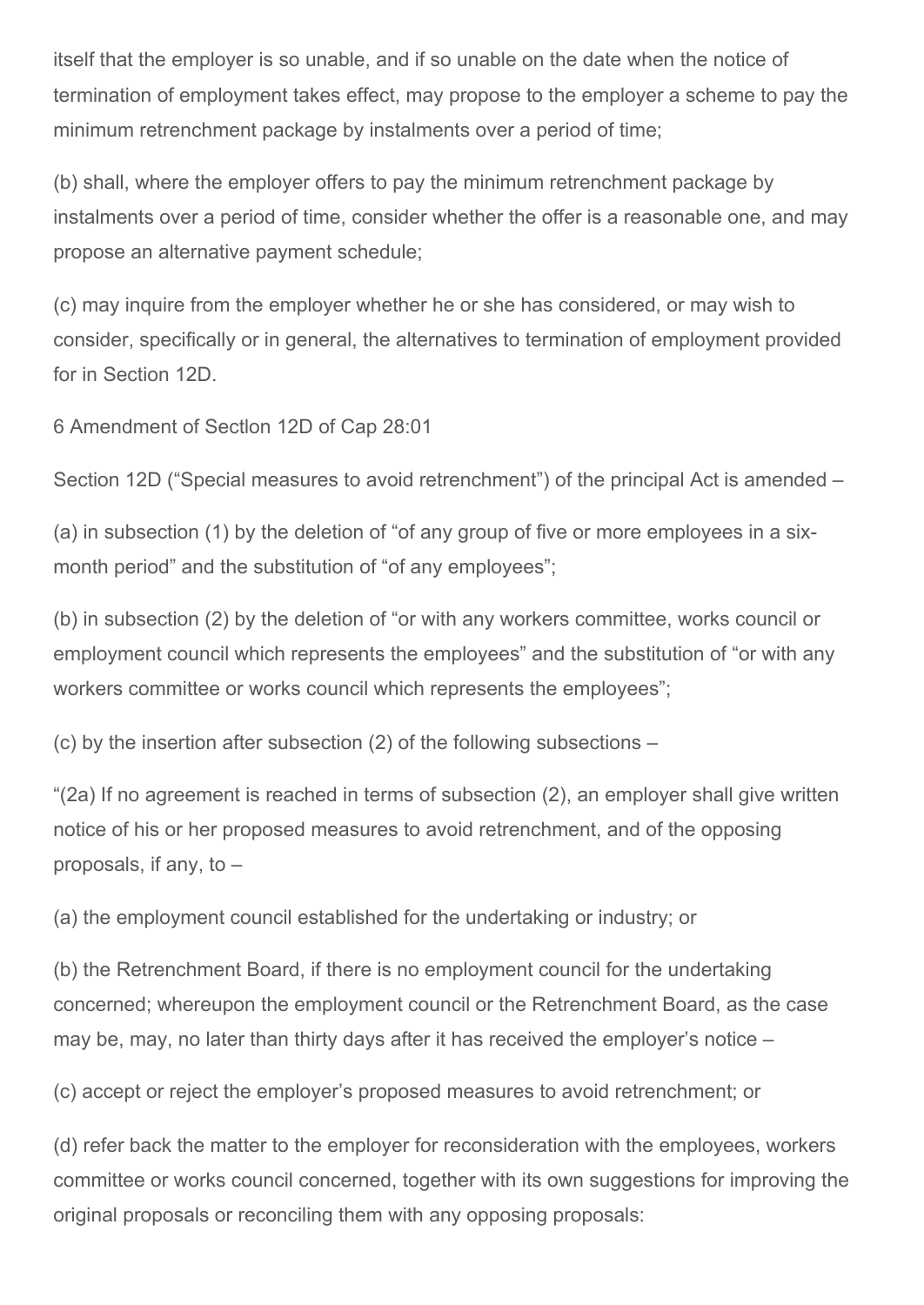$(2b)$  If  $-$ 

(a) an employer's proposed measures to avoid retrenchment are rejected in terms of subsection (2a)(c), then, within thirty days of such rejection; or

(b) no agreement on alternative measures to avoid retrenchment is reached with an employer's employees or with the appropriate workers committee or works council in accordance with subsection (2a)(d), then, no later than the thirtieth day after the date when the proposed measures were referred back for reconsideration; an employer may give written notice of his or her proposed (original or revised) measures to avoid retrenchment to –

(c) the Retrenchment Board, where written notice of his or her proposed measures to avoid retrenchment were first made in terms of subsection (2a)(a); or

(d) the Minister, where written notice of his or her proposed measures to avoid retrenchment were first made in terms of subsection (2a)(b); or whereupon the Retrenchment Board or the Minister, as the case may be, shall, no later than thirty days after Board or the Minister has received the employer's notice, accept or reject the employer's proposed measures to avoid retrenchment.";

(d) by the insertion after subsection (7) of the following subsections –

"(8) If an agreement is reached in terms of subsection (2) with the employees alone, or with a workers committee or works council not having a representative of a registered trade union as a member, an employer shall give written notice of the agreement to –

(a) the employment council established for the undertaking or industry; or

(b) the Retrenchment Board, if there is no employment council for the undertaking concerned;no later than fourteen days after the employer begins implementing the agreement.

(9) If the employment councillor Retrenchment Board is concerned that an agreement referred to in subsection (8) is not in the best interests of the employees concerned or of employees in the industry to which the undertaking belongs, or is otherwise contrary to the interests of employees generally or the public interest, it shall refer the agreement to the Minister, and the Minister may, after –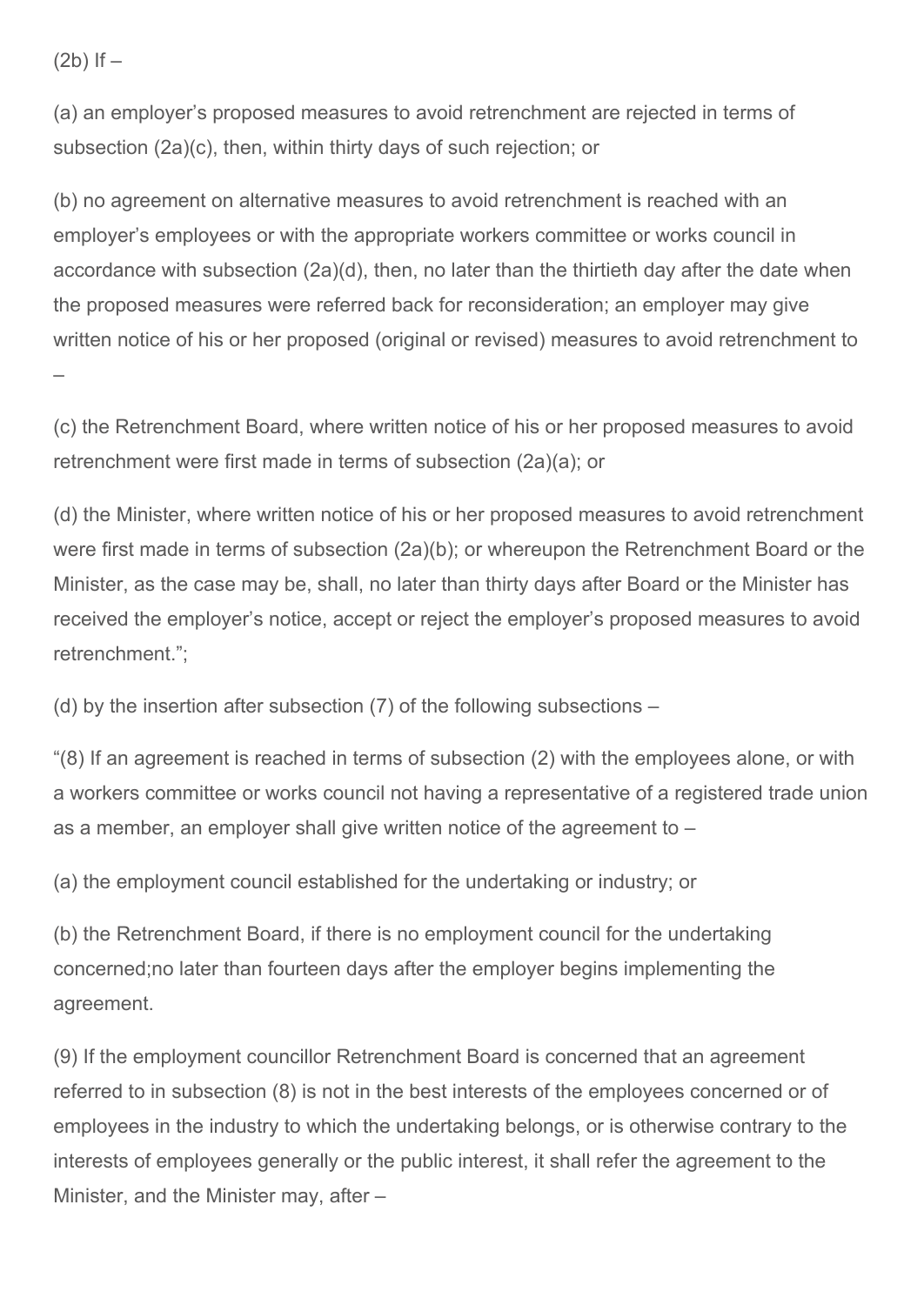(a) inviting and considering any written representations by the employer concerned; and

(b) consulting with the appropriate advisory council, if any, appointed in terms of Section 19; nullify the agreement by written notice to the employer (or nullify it by a specified date if the employer does not make specified changes to the agreement), without, however, affecting the validity of anything done in good faith under the agreement before the date of such nullification, or exposing the employer to any liability for anything done in good faith before that date in accordance with the agreement that is contrary to any employment regulations, collective bargaining agreement or other contract or agreement applicable to the employees concerned."

7 Amendment of Section 31 of Cap 28:01

Section 31 ("When trade union may act as agent union")(2) of the principal Act is amended by the insertion after "to the Minister in writing," of the words "together with the prescribed fee"

8 Amendment of Section 33 of Cap 28:01

Section 33 ("Application for registration") of the principal Act is amended

(a) in subsection (1) by the insertion after "in the prescribed form," of the words "together with the prescribed fee";

(b) by the insertion after subsection (2) of the following subsection –

"(3) Where a document is lost by a trade union, employer's organisation or federation, any person may make an application of the replacement of such document to the Registrar on payment of a prescribed fee."

9 Amendment of Section 39 of Cap 28:01

Section 39 ("Application or proposal to vary, suspend or rescind registration") (1) of the principal Act is amended by the insertion after "apply to the Registrar," of the words "together with the prescribed fee."

10 Amendment of Section 55 of Cap 28:01

Section 55 ("Minister may regulate union dues")(2) of the principal Act is amended by the repeal of paragraphs (e) and (f).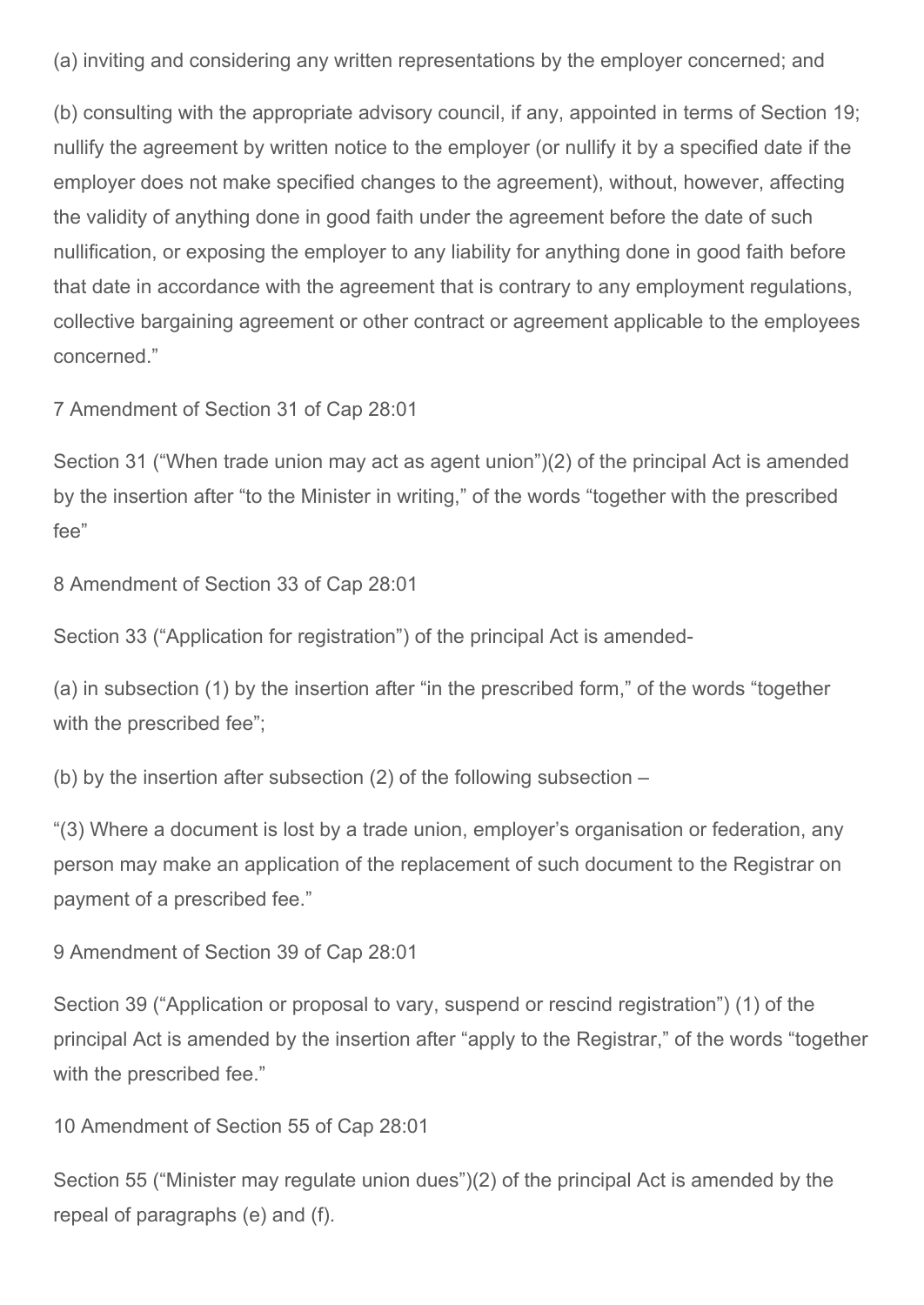11 Amendment of Section 59 of Cap. 28:01

Section 59 ("Registration of employment councils") of the principal Act is amended –

(a) in subsection (1) by the insertion after "registration of an employment council," of the words "which application shall be made together with the prescribed fee";

(b) in subsection (2) by the insertion after "a certificate of registration" of the words "subject to any conditions, including conditions limiting the manner in which and objects for which the employment council may expend its funds, as the Registrar considers fit to impose";

(c) by the insertion of the following subsections after subsection  $(2)$  –

"(3) Subject to subsection (4), a certificate of registration of an employment council is issued for an indefinite period.

(4) An employment council shall –

(a) submit an audited account of its revenue and expenditure to the Registrar within the period specified in Section 63A; and

(b) submit at the written request of the Registrar, no later than seven days after receiving the request, or after such longer period as the Registrar may for good cause allow, such written report on any matter as the Registrar may reasonably require in connection with its operations;and any failure on the part of the employment council to comply with paragraph (a) or (b) constitutes justifiable grounds upon which the Registrar may cancel its certificate of registration."

12 New sections inserted in Part VIII of Cap 28:01

The principal Act is amended by the insertion in Part VIII after Section 63 of the following sections –

"63A Audit of accounts of employment councils, inspection and examination thereof, and administration of affairs of employment councils in certain cases

(1) The secretary of every employment council shall, within three months after the end of each financial year of that council, cause an account of its expenditure and revenue for that financial year to be audited by a general accountant, public accountant or public auditor registered as such in terms of the Public Accountants and Auditors Act (Chapter 27:12), and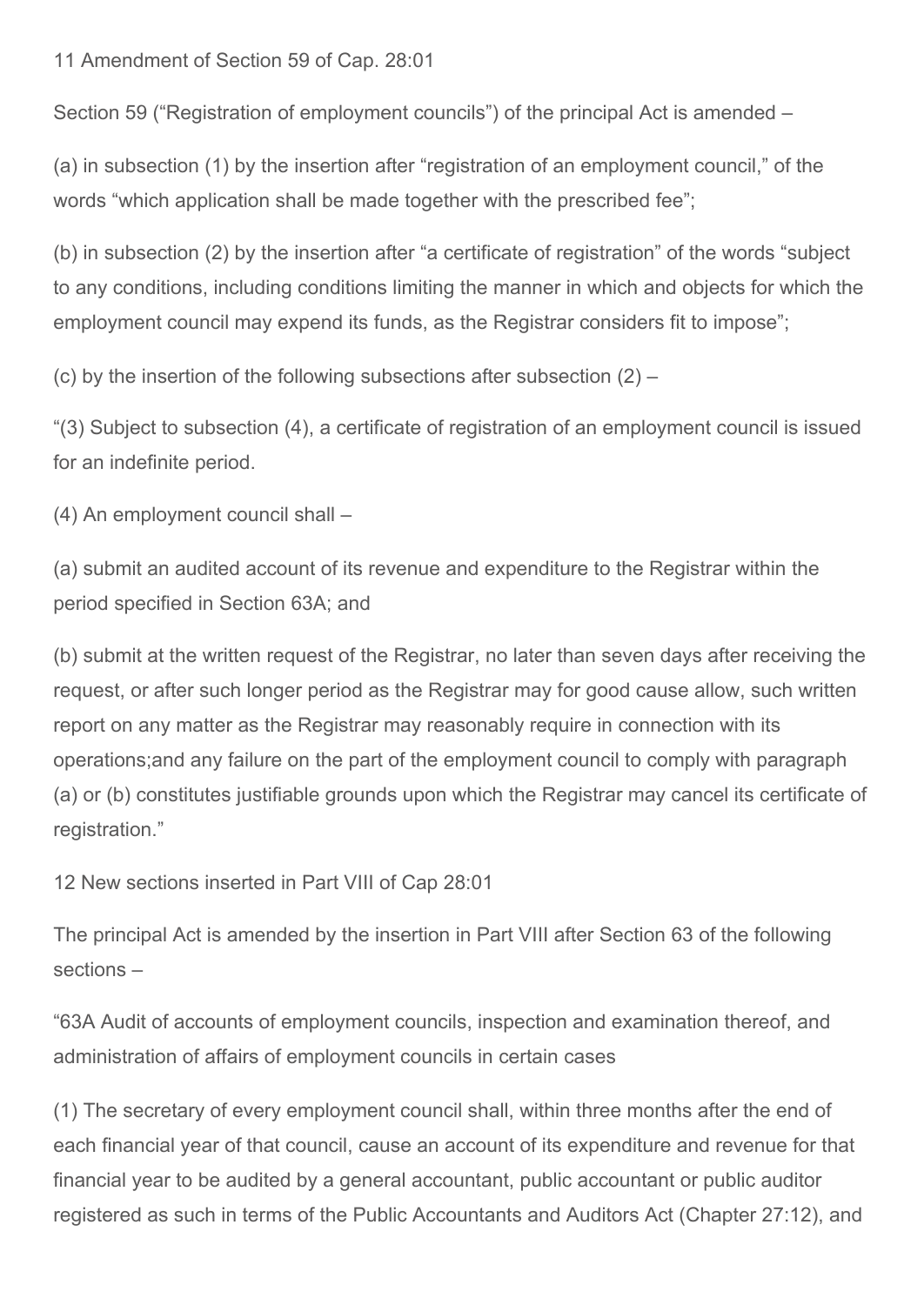shall submit a copy of the audited account of its revenue and expenditure to the Registrar no later than three months after the end of the financial year concerned or fourteen days after the preparation of the audited account of its revenue and expenditure, whichever is the later date.

(2) The Registrar may seek clarification from any employment council or from the responsible general accountant, public accountant or public auditor of any item in the audited account of its revenue and-expenditure, and any failure to do so within seven days of the Registrar making a written demand to that effect shall constitute grounds for the cancellation of the registration of the employment council or for the launching of an investigation of its affairs in accordance with the following provisions of this section.

(3) If the Registrar has reasonable cause to believe that the property or funds of any employment council are being misappropriated or misapplied, or that the affairs of any employment council are being conducted in a manner that is detrimental to the interests of the employers or employees in the industry or undertaking for which it is registered, the Registrar may investigate or order that such employment council be investigated in accordance with subsection (4).

(4) The Registrar may appoint any officer in the Civil Service or other person (hereinafter called an "investigating officer") to do any or all of the following –

(a) seek clarification from any employment council or from the responsible general accountant, public accountant or public auditor of any item in the audited account of its revenue and expenditure;

(b) inspect any aspect of the affairs or activities of any employment council and examine all documents relating thereto;

(c) examine the books, accounts and other documents relating to the financial affairs of any employment council;and make a report thereon to the Minister through the Registrar, including any recommendation as to whether it should be de-registered or administered in terms of subsections (9) to (11).

(5) During the period of investigation of an employment council, no employee of the employment council shall, without the consent of the investigating officer, in any way expend or dispose of any property of the employment council: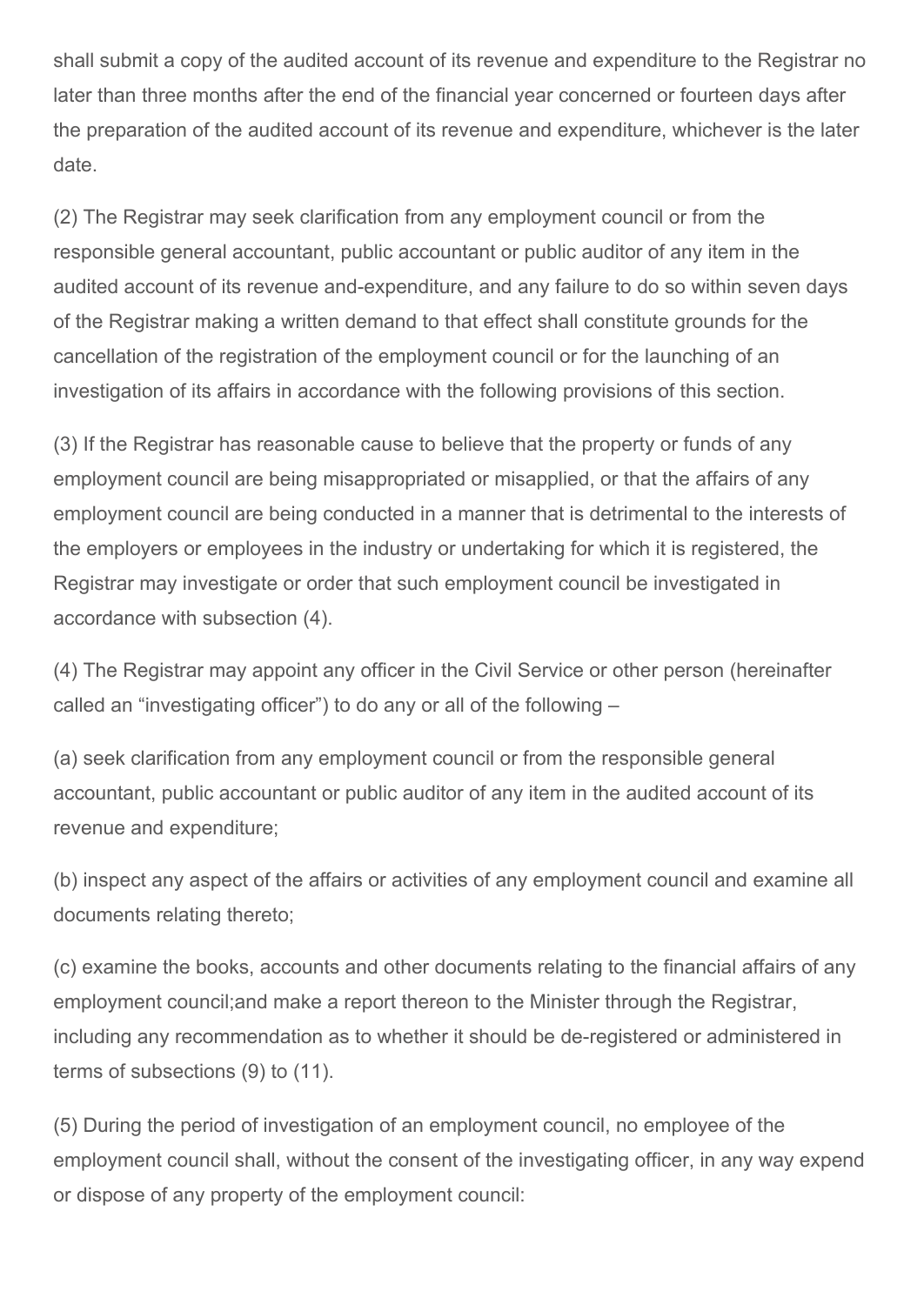Provided that an investigating officer shall not refuse to grant consent in terms of this subsection in respect of any expenditure or disposal which is in the ordinary and lawful course of business of the employment council concerned.

(6) For the purpose of any investigation in terms of subsection (2), the investigating officer –

 $(a)$  may  $-$ 

(i) by notice under his or her hand, delivered to the person concemed personally or sent to him or her by post, require any person to produce to him or her any book or other document which has any bearing on the subject of the inspection, examination or audit; and

(ii) retain for a reasonable period any book or document produced to him or her by virtue of a notice under this subsection or voluntarily by any person;

(b) shall, in relation to an employment council, its premises and its employees, have the powers of an investigator referred to in section 120(2)

(7) Where the Minister accepts a recommendation made in terms of subsection (4) that the affairs of the employment council be administered, he or she shall make application to the Labour Court to appoint an administrator and such assistants as the administrator may require, to administer the affairs of the employment council in respect of which the recommendation was made:

Provided that –

(a) an administrator may not be appointed for more than six months;

(b) pending determination by the Labour Court of an application to appoint an administrator, the Minister may appoint a provisional administrator who shall exercise all the powers of a substantive administrator until the provisional administrator's appointment is confirmed by the Labour Court or some other person is appointed with the leave of the Court as substantive administrator;

(c) if the Labour Court refuses an application to appoint an administrator or confirm the appointment of a provisional administrator, the refusal of the application shall not affect the validity of anything done by the provisional administrator in good faith pursuant to this section before the date of such refusal.

(8) An administrator appointed in terms of subsection (7) shall administer the affairs of the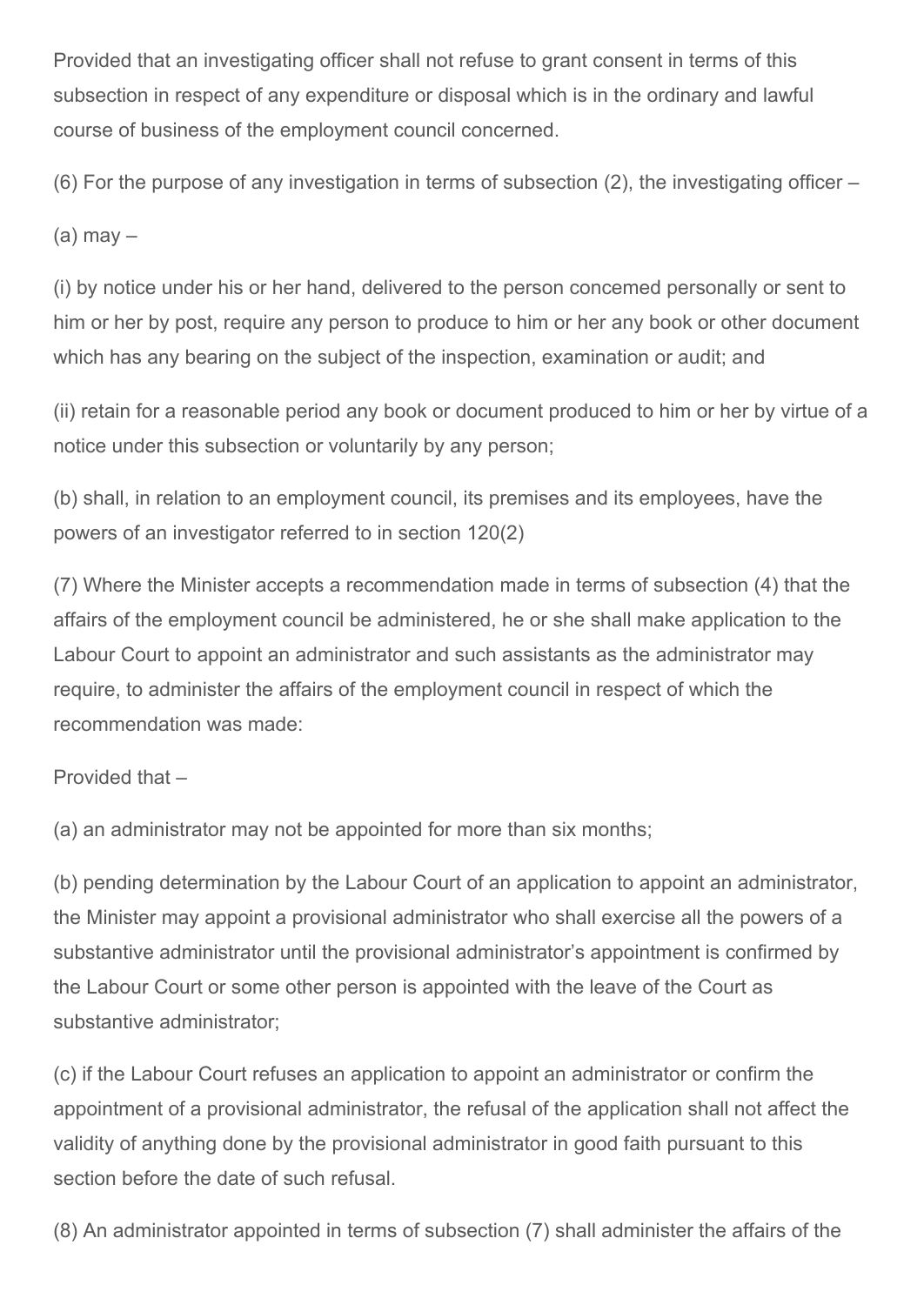employment council concerned in such a manner as to rectify the matters for the rectification of which he or she was appointed and, in so doing, may, by notice in writing prohibit any person who is or has been an employee of the employment council from –

(a) expending, disposing of or in any way dealing with any property of the employment council; or

(b) operating any account with any bank, building society or other financial institution on behalf of the employment council:

Provided that the administrator shall authorise any transaction or expenditure which he or she is satisfied forms part of the ordinary and lawful course of business of the employment council.

(9) If after due investigation an administrator appointed in terms of subsection (7) finds sufficient evidence on a balance of probabilities that any person who is or has been an employee of the employment council has misappropriated any property of the employment council, the administrator may

(a) make an affidavit to that effect incorporating, referring to or annexing thereto any evidence so found; and (b) lodge, on due notice to the employee or former employee concerned ("the respondent"), an application to the Labour Court, together with the affidavit, for an order directing the respondent by a certain day (the "restitution day") not being earlier than thirty days from the date that the application is set down to for hearing (the "return day" of the application) to refund or return to such employment council any property which the respondent has misappropriated from such employment council;

(10) If, on the return day of the application, the respondent makes no appearance or, after a hearing, the Labour Court grants the application for the order with or without amendment, the administrator shall, if the respondent does not comply fully or at all with the order by the restitution day, submit the order for registration to whichever court would have had jurisdiction to make such an order had the matter been determined by it, and thereupon the order shall have effect, for purposes of enforcement, of a civil judgment of the appropriate court.

(11) For the purposes of subsection (9), "misappropriate" in relation to the property or moneys of the employment council under administration includes doing either or both of the following in defiance of a notice referred to in subsection (8) –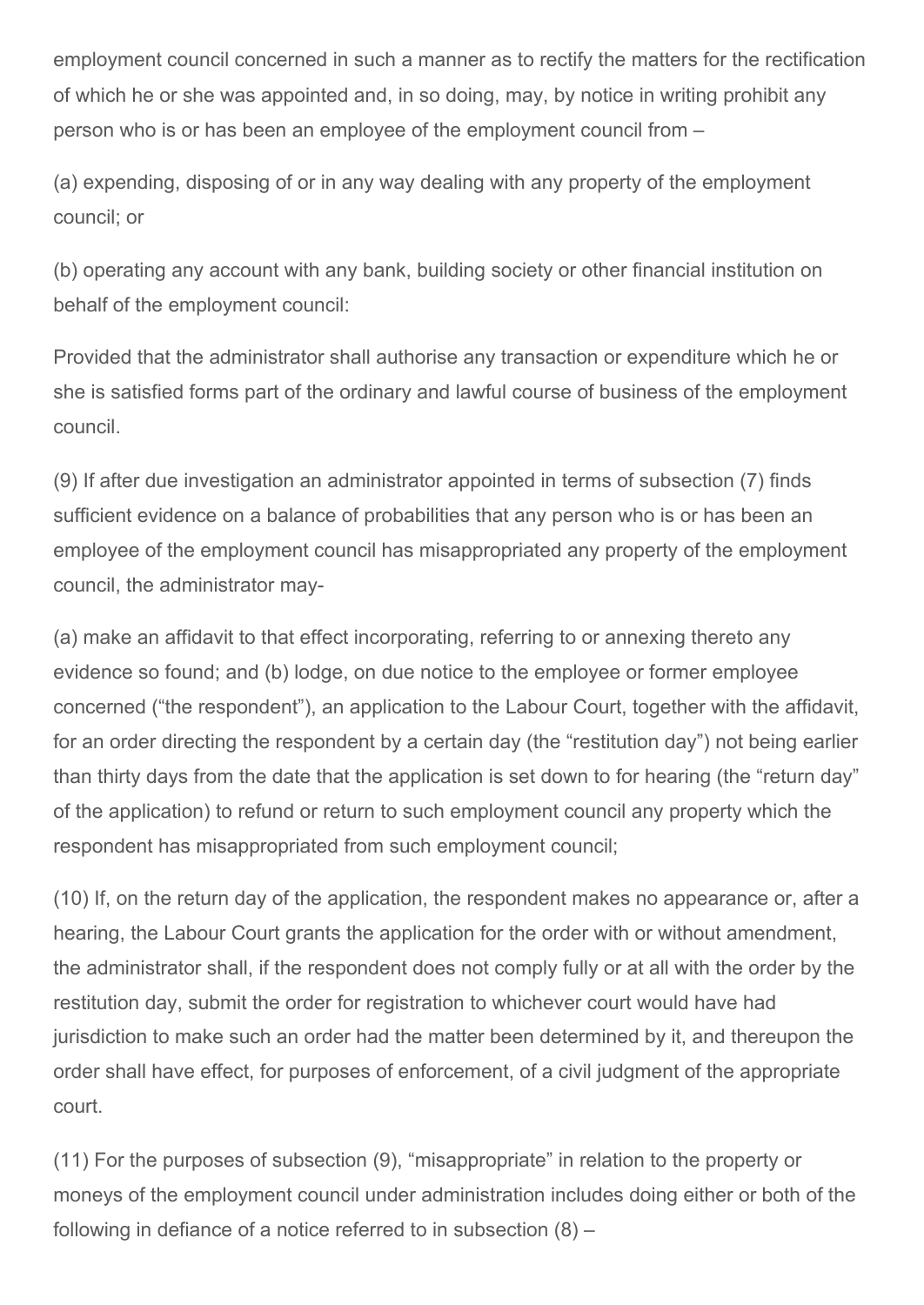(a) expending or disposing of the property of the employment council; or

(b) withdrawing moneys from any account with any bank, building society or other financial institution operated on behalf of the employment council:

(12) Any person who –

(a) makes any false representation to, or otherwise wilfully hinders or obstructs an investigating officer or administrator in the exercise of his or her functions; or

(b) falsely holds himself or herself out to be an investigating officer or administrator; or

(c) having received notice under subsection (6)(a),without lawful excuse fails to produce any book or document referred to in subsection (6)(a) which he or she may be able to produce;or

(d) contravenes subsection (5) or (9); shall be guilty of an offence and liable to a fine not exceeding level seven or to imprisonment for a period not exceeding one year or to both such fine and such imprisonment.

13 Amendment of Section 74 Cap 28:01

Section 74 ("Scope of Collective Bargaining Agreements")(3) of the principal Act is amended by the insertion of the following paragraph after paragraph (m) –

"(n) the following measures to foster the viability of undertakings and high levels of employment, where applicable, namely measures

(i) to promote high levels of productivity; and

(ii) to promote economic competitiveness; and

(iii) to promote economic and environmental sustainability; and

(iv) to mitigate the cost of living."

14 Amendment of Section 79 Cap 28:01

Section 79 ("Submission of Collective Bargaining Agreements for approval or registration") (2) of the principal Act is amended by the insertion of the following paragraph –

"(b) contrary to public interest;"

15 New Section inserted in Cap 28:01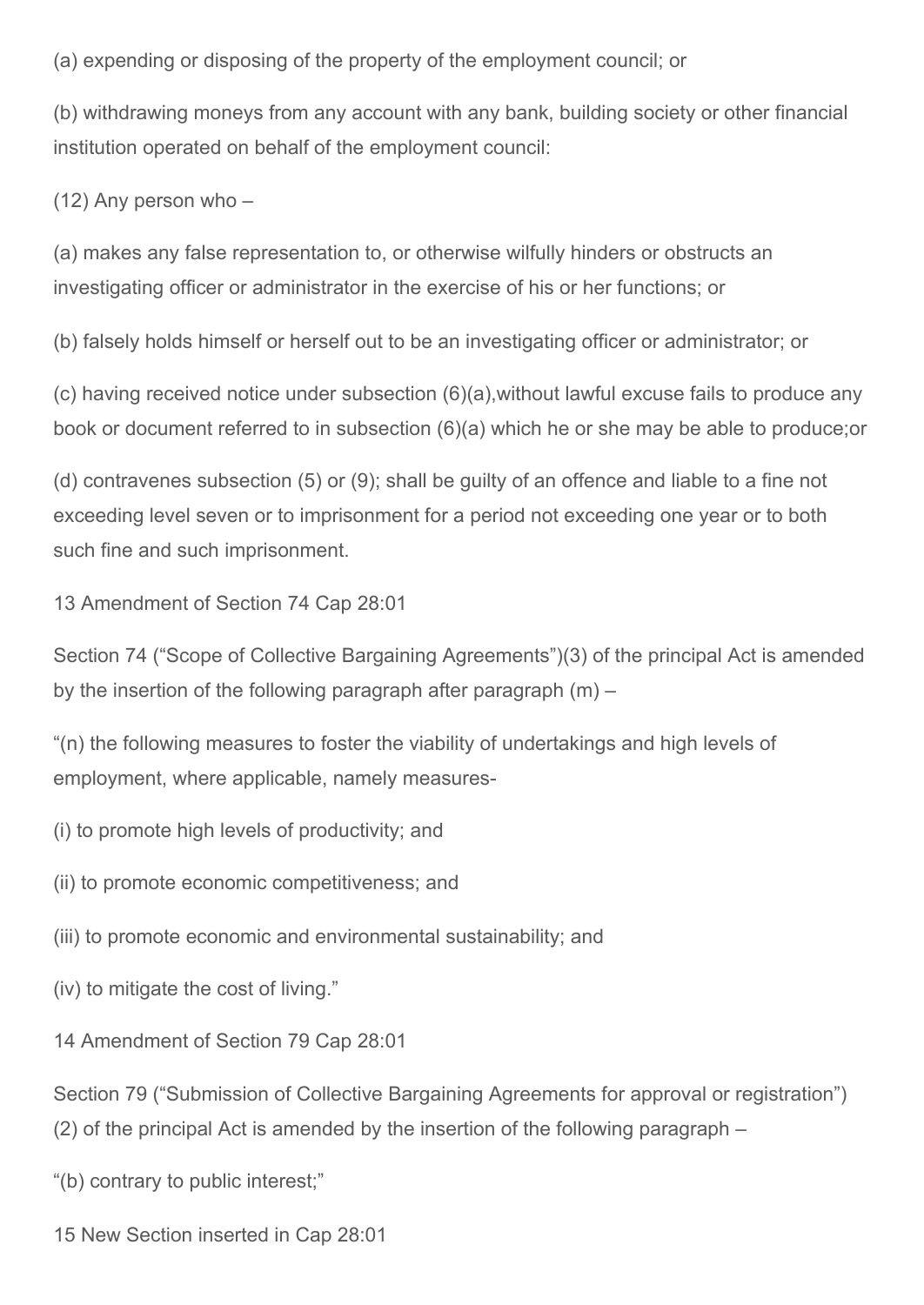The principal Act is amended by the insertion of the following section after section 92E –

"92EE Grounds of review by Labour Court

(1) Subject to this Act and any other law, the grounds on which any proceedings or decision conducted or made in connection with is Act may be brought on review before the Labour Court shall be –

(a) absence of jurisdiction on the part of the arbitrator or adjudicating authority concerned;

(b) interest in the cause, bias, malice or corruption on the part of the arbitrator or adjudicating authority concerned;

(c) gross irregularity in the proceedings or the decision of the arbitrator or adjudicating authority concerned.

(2) Nothing in subsection (1) shall affect any other law relating to the review of proceedings or decisions of inferior courts, tribunals or authorities."

16 Amendment of Section 93 Cap. 28:01

Section 93 ("Powers of labour officers") (2) of the principal Act is amended by the insertion of the following paragraph –

"(5) After a labour officer has issued a certificate of no settlement, the labour officer, upon consulting any labour officer who is senior to him or her and to whom he or she is responsible in the area in which he or she attempted to settle the dispute or unfair labour practice –

(a) shall refer the dispute to compulsory arbitration if the dispute is a dispute of interest and the parties are engaged in an essential service, and the provisions of Section 98 shall apply to such reference to compulsory arbitration; or

(b) may, with the agreement of the parties, refer the dispute or unfair labour practice to voluntary arbitration if the dispute is a dispute of interest;or

(c) may if the dispute or unfair labour practice is a dispute of right;

make a ruling that, upon a finding on a balance of probabilities that –

(i) the employer or other person is guilty of an unfair labour practice; or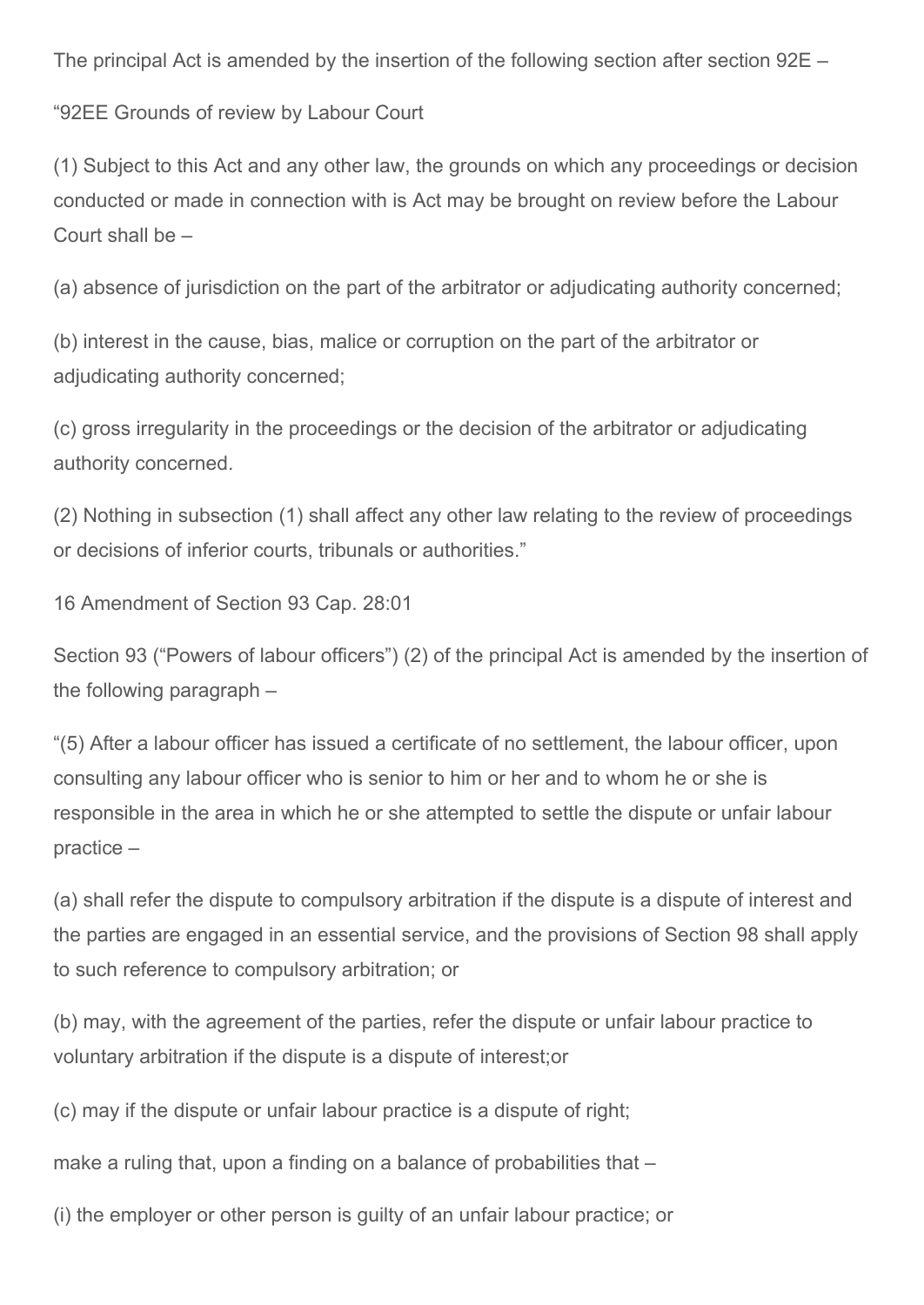(ii) the dispute of right or unfair labour practice must be resolved against any employer or other person in a specific manner by an order –

A. directing the employer or other party concerned to cease or rectify the infringement or threatened infringement, as the case may be, including the payment of moneys, where appropriate;

B. for damages for any loss or prospective loss caused either directly or indirectly, as a result of the infringement or threatened infringement, as the case may be; whereupon the provisions of subsections (5a) and (5b) shall apply.

(5a) A labour officer who makes a ruling and order in terms of subsection (5)(c) shall as soon as practicable –

(a) make an affidavit to that effect incorporating, referring to or annexing thereto any evidence upon which he or she makes the draft ruling and order; and

(b) lodge, on due notice to the employer or other person against whom the ruling and order is made ("the respondent"), an application to the Labour Court, together with the affidavit and a claim for the costs of the application (which shall not exceed such amount as may be prescribed), for an order directing the respondent by a certain day (the "restitution day") not being earlier than thirty days from the date that the application is set down to for hearing (the "return day" of the application) to do or pay what the labour officer ordered under subsection  $(5)(c)(ii)$  and to pay the costs of the application.

(5b) If, on the return day of the application, the respondent makes no appearance or, after a hearing, the Labour Court grants the application for the order with or without amendment, the labour officer concerned shall, if the respondent does not comply fully or at all with the order by the restitution day, submit the order for registration to whichever court would have had jurisdiction to make such an order had the matter been determined by it, and thereupon the order shall have effect, for purposes of enforcement, of a civil judgment of the appropriate court."

## 17 Amendment of Section 120 of Cap 28:01

Section 120 ("Investigation of trade unions and employers organisations") of the principal Act is amended by the repeal of subsections (7), (8), (9), (10) and (11) and the substitution of the following subsections –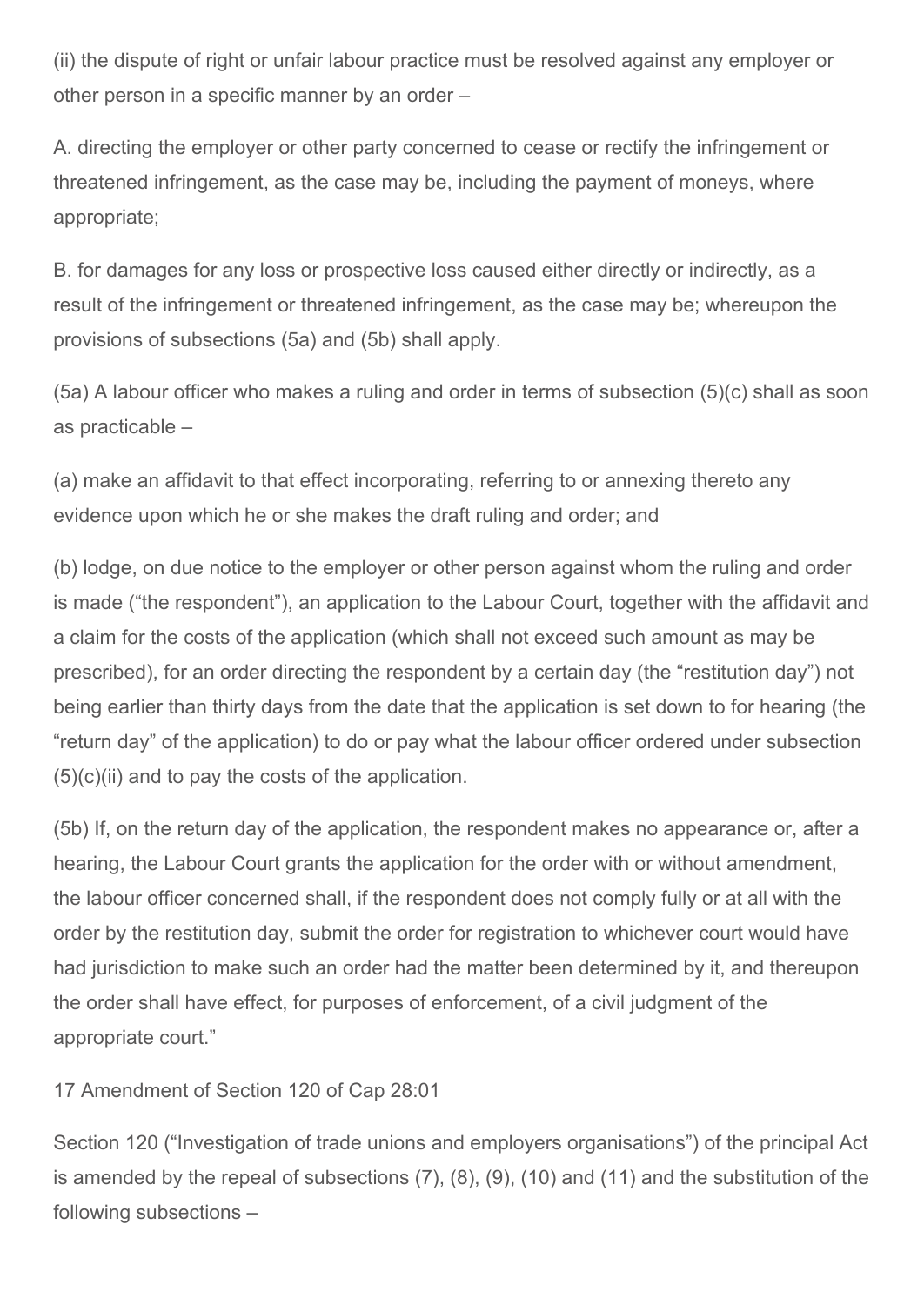"(7) Where the Minister accepts a recommendation made in terms of subsection (3)(b)(ii), he shall make application to the Labour Court to appoint (omitted) or an administrator (or confirm the appointment of a provisional administrator pursuant to proviso (b) and such assistants as the administrator may require, to administer the affairs of the trade union, employers organisation or federation in respect of which the recommendation was made:

Provided that –

(a) an administrator may not be appointed for more than six months or until the next annual general meeting of the trade union, employers organisation or federation concerned whichever is the later;

(b) pending determination by the Labour Court of an application to appoint an administrator, the Minister may appoint a provisional administrator who shall exercise all the powers of a substantive administrator until the provisional administrator's appointment is confirmed by the Labour Court or some other person is appointed with the leave of the Court as substantive administrator;

(c) if the Labour Court refuses an application to appoint an administrator or confirm the appointment of a provisional administrator, the refusal of the application shall not affect the validity of anything done by the provisional administrator in good faith pursuant to this section before the date of such refusal.

(8) An administrator appointed in terms of subsection (7) shall administer the affairs of the trade union, employers organisation or federation concerned in such a manner as to rectify the matters for the rectification of which he or she was appointed and, in so doing, may, by notice in writing prohibit any person who is or has been an office-bearer or employee of the trade union, employers organisation or federation from —

(a) expending, disposing of or in any way dealing with any property of the trade union: employers organisation or federation; or

(b) operating any account with any bank, building society or other financial institution on behalf of the trade union, employers organisation or federation:

Provided that the administrator shall authorise any transaction or expenditure which he is satisfied forms part of the ordinary and lawful course of business of the trade union, employers organisation or federation.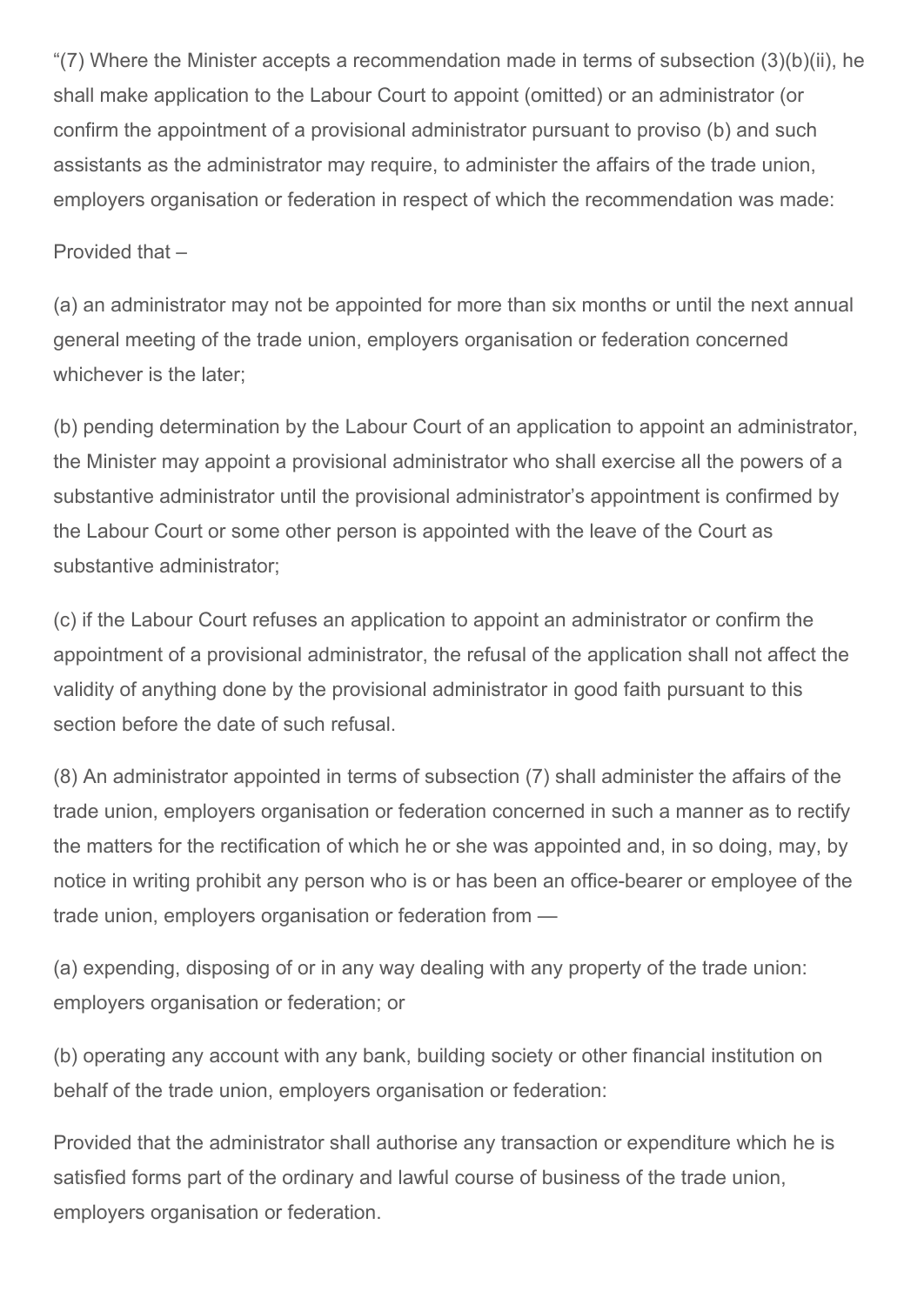(9) If after due investigation an administrator appointed in terms of subsection (7) finds sufficient evidence on a balance of probabilities that any person who is or has been an office-bearer or employee of the trade union, employers organisation or federation has misappropriated any property of the trade union, employers organisation or federation, the administrator may –

(a) make an affidavit to that effect incorporating, referring to or annexing thereto any evidence so found; and

(b) lodge, on due notice to the office-bearer or employee or former office-bearer or employee concerned ("the respondent"), an application to the Labour Court, together with the affidavit, for an order directing the respondent by a certain day (the "restitution day") not being earlier than thirty days from the date that the application is set down for hearing (the "return day" of the application) to refund or return to such trade union, employers organisation or federation any property which the respondent has misappropriated from such trade union, employers organisation or federation.

(10) If, on the return day of the application, the respondent makes no appearance or, after a hearing, the Labour Court grants the application for the order with or without amendment, the administrator shall, if the respondent does not comply fully or at all with the order by the restitution day, submit the order for registration to whichever court would have had jurisdiction to make such an order had the matter been determined by it, and thereupon the order shall have effect, for purposes of enforcement, of a civil judgment of the appropriate court.

(11) For the purposes of subsection (9), "misappropriate" in relation to the property or moneys of the trade union, employers organisation or federation under administration includes doing either or both of the following in defiance of a notice referred to in subsection  $(8)$  –

(a) expending or disposing of the property of the trade union, employers organisation or federation; or

(b) withdrawing moneys from any account with any bank, building society or other financial institution operated on behalf of the trade union, employers organisation or federation:

(12) Any person who –